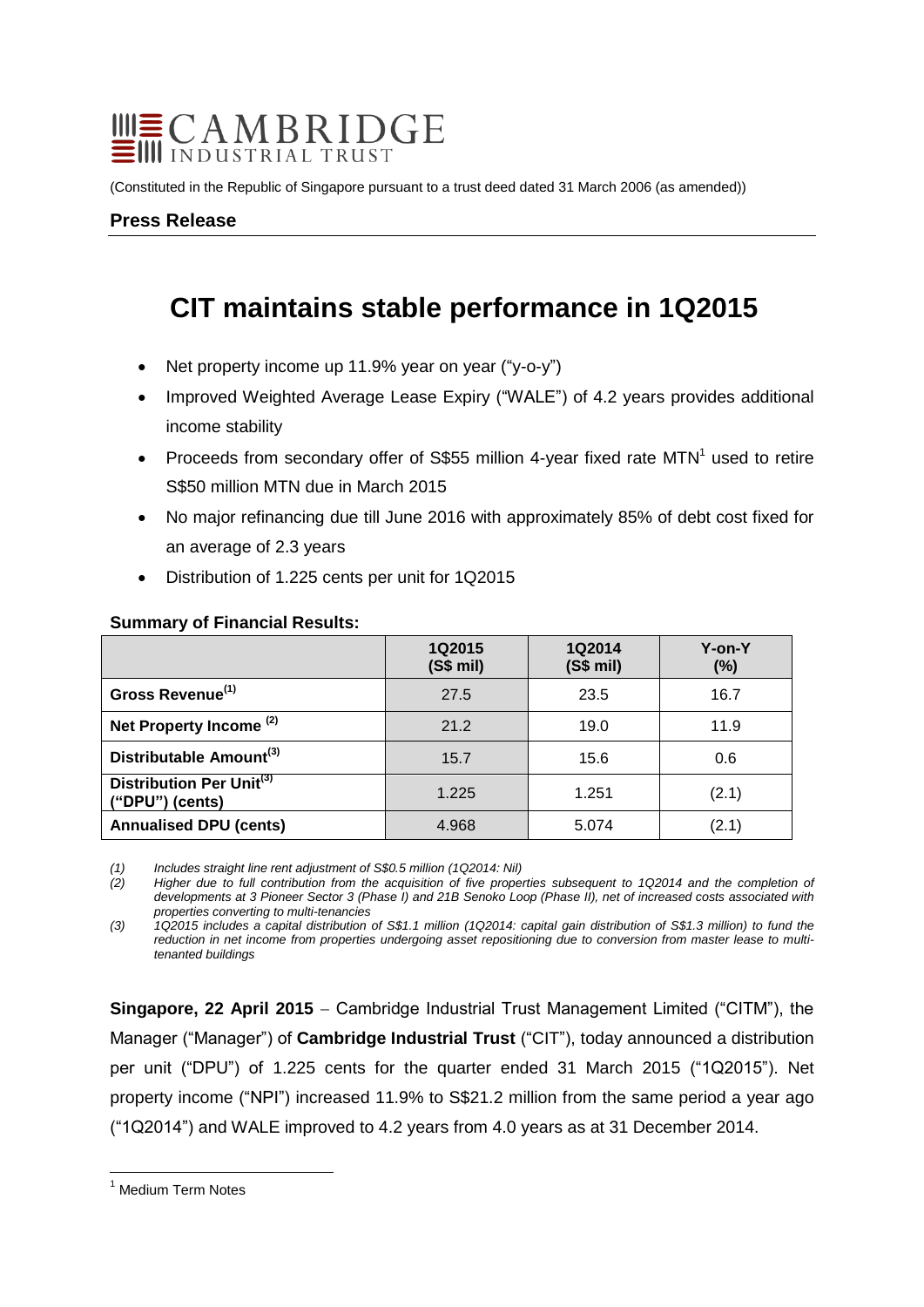Commenting on the results, Mr Philip Levinson, CEO of CITM, remarked, *"1Q2015 was another stable and steady quarter for CIT. NPI grew 11.9% y-o-y to S\$21.2 million mainly from the contributions from five acquisitions completed subsequent to 1Q2014 and two Asset Enhancement Initiatives ("AEI") completed during the quarter. Growth in NPI, despite being strong, continues to be impacted by higher property expenses resulting from conversions of properties from single-tenanted to multi-tenanted. We also successfully completed a secondary issue of a 4-year S\$55 million MTN, which received strong demand from institutional investors.*

*"Looking ahead, we will continue to seek quality and yield-enhancing properties while proactively managing both rental income and costs in our portfolio. Our team is committed to renewing leases, as shown by the increase in our Weighted Average Lease Expiry ("WALE") to 4.2 years which contributes to income stability. In line with our prudent capital and risk management strategy, 85% of our total debt has been fixed for an average of 2.3 years, with no major refinancing till June 2016. These position us well to continue delivering sustainable growth and value to our Unitholders."*

### **Prudent Capital and Interest Rate Management**

In January 2015, CIT announced a secondary issue of a 4-year S\$55 million MTN at 3.5% per annum (p.a.), as part of the existing Series 003 Notes. The issue was 1.4 times subscribed and well supported by institutional investors. The proceeds from this issue were used to refinance the MTN series 001 due in March 2015.

As at 31 March 2015, CIT's total debt was S\$514.7 million with a weighted average debt expiry of 2.3 years and an all-in cost of debt of 3.64% p.a. CIT remains well positioned from a capital management perspective with S\$408.8 million in unencumbered assets, S\$72.0 million in available committed facilities and a gearing ratio of 36.4%.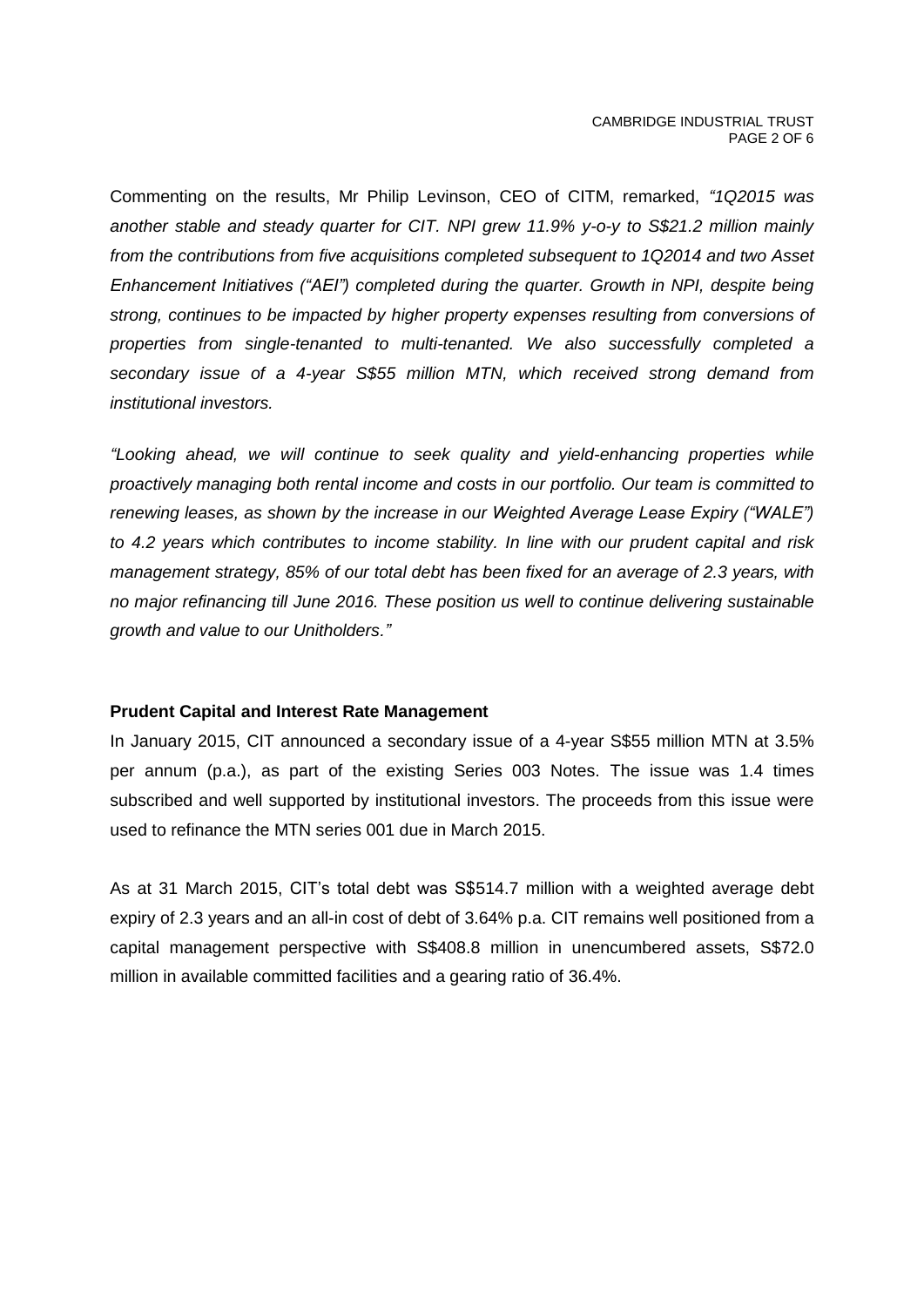## **Yield-Accretive Acquisitions and Proactive Portfolio Management**

As at 31 March 2015, CIT's portfolio of 50 properties are leased to a diversified base of 172 tenants, with a total GFA of approximately 8.4 million sq ft. WALE stood at 4.2 years, compared to 4.0 years in the previous quarter (4Q2014). Net Asset Value per unit as at 31 March 2015 stood at 68.0 cents.

On 20 March 2015, CIT completed the acquisition of the remaining 40% interest in Cambridge SVP1 LLP at a purchase consideration of S\$11.0 million, giving the Trust full control of 3 Tuas South Avenue 4, an investment-grade property located in JTC Tuas Biomedical Park. This purpose-built, three-storey warehouse, manufacturing and distribution facility has a GFA of approximately 316,000 sq ft. The site has a total land area of 643,000 sq ft with approximately 327,000 sq ft of unutilised plot ratio. It is currently leased to Agila Specialties Global Pte Ltd for 23 years, with built-in rental escalations providing organic growth.

On 18 February 2015, CIT announced the proposed acquisition of 160A Gul Circle for a purchase consideration of S\$16.2 million. The well-located property has a GFA of approximately 86,075 sq ft and is currently leased to Unicable Pte Ltd on a five year lease. The acquisition is expected to complete in 2Q2015.

The Manager proactively managed and improved the performance and value of several properties through AEIs. On 16 March 2015, CIT completed Phase I AEI works for 21B Senoko Loop. Additionally, the AEI at 3 Pioneer Sector 3 comprising the connection of the ramp-up warehouse with the existing building and upgrading works was completed on 27 March 2015.

Details of CIT's acquisitions and AEIs as at 1Q2015 can be found in Appendix A.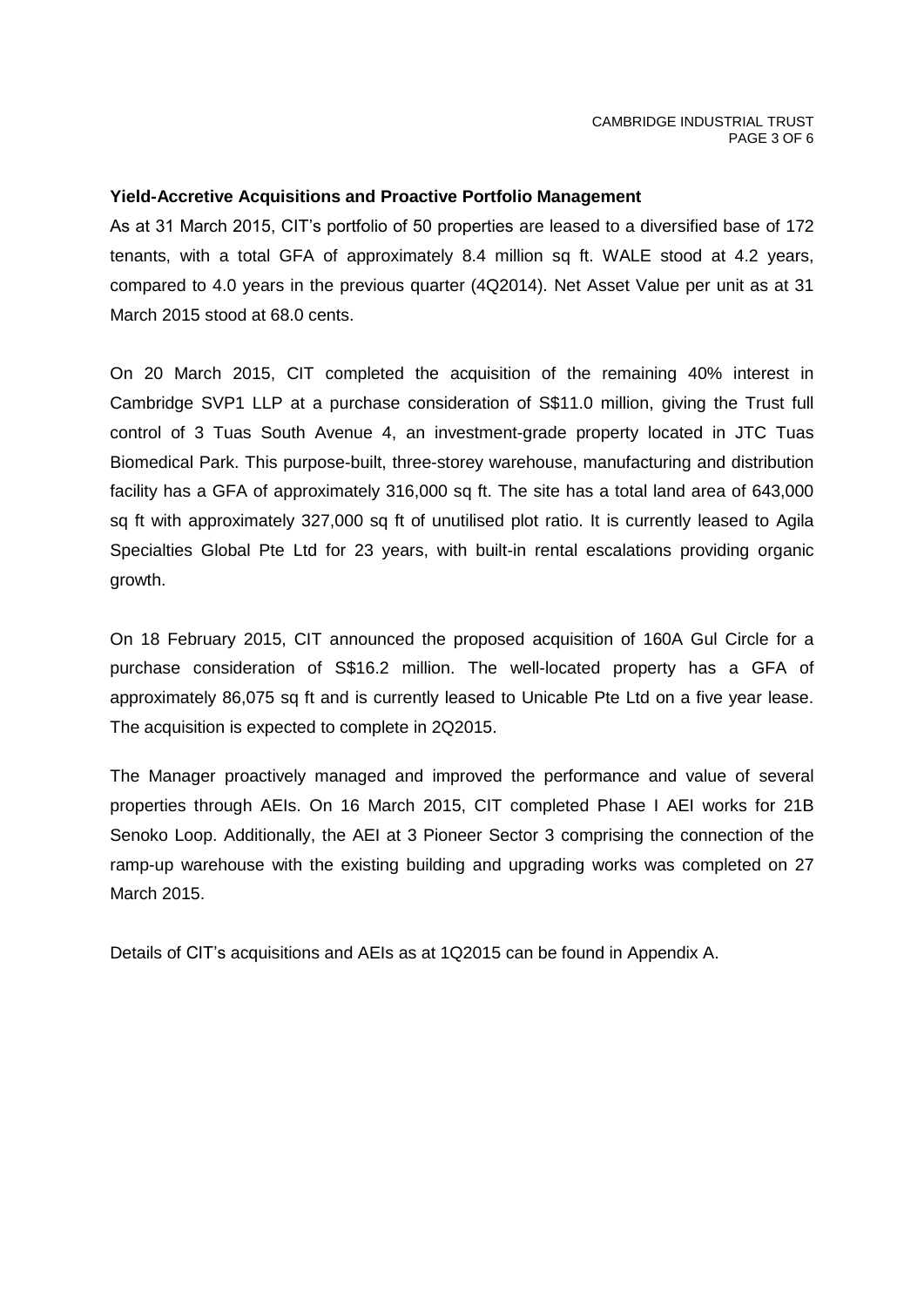## **Appendix A**

## **Acquisitions**

| <b>Acquisitions</b>                                                       | GFA (sq ft) | <b>Completion</b>    | <b>Purchase Price</b><br>(S\$ million) |
|---------------------------------------------------------------------------|-------------|----------------------|----------------------------------------|
| 160A Gul Circle                                                           | ~186,075    | <b>Target 2Q2015</b> | 16.2                                   |
| 40% interest in Cambridge SPV1<br>LLP (which holds 3 Tuas South Ave<br>4) | $~1000*$    | 20 Mar 2015          | 11.0                                   |
| <b>Total for 1Q2015</b>                                                   | $-402,075$  |                      | 27.2                                   |

## **Asset Enhancement Initiatives**

| <b>AEIs/Developments</b>  | <b>Additional</b><br>GFA (sq ft) | <b>Completion</b> | <b>Contract Cost / Cost</b><br>(S\$ million) |
|---------------------------|----------------------------------|-------------------|----------------------------------------------|
| 21B Senoko Loop (Phase I) | ~27,057                          | 16 Mar 2015       | 12.8 (Phase I &II)                           |
| 3 Pioneer Sector 3        | --                               | 27 Mar 2015       | 12.4                                         |
| 31 Changi South Avenue 2  | $-9,242$                         | 202015            | 1.6                                          |
| Total for 2014            | $-36,299$                        |                   |                                              |

\*GFA for the entire property

--- End --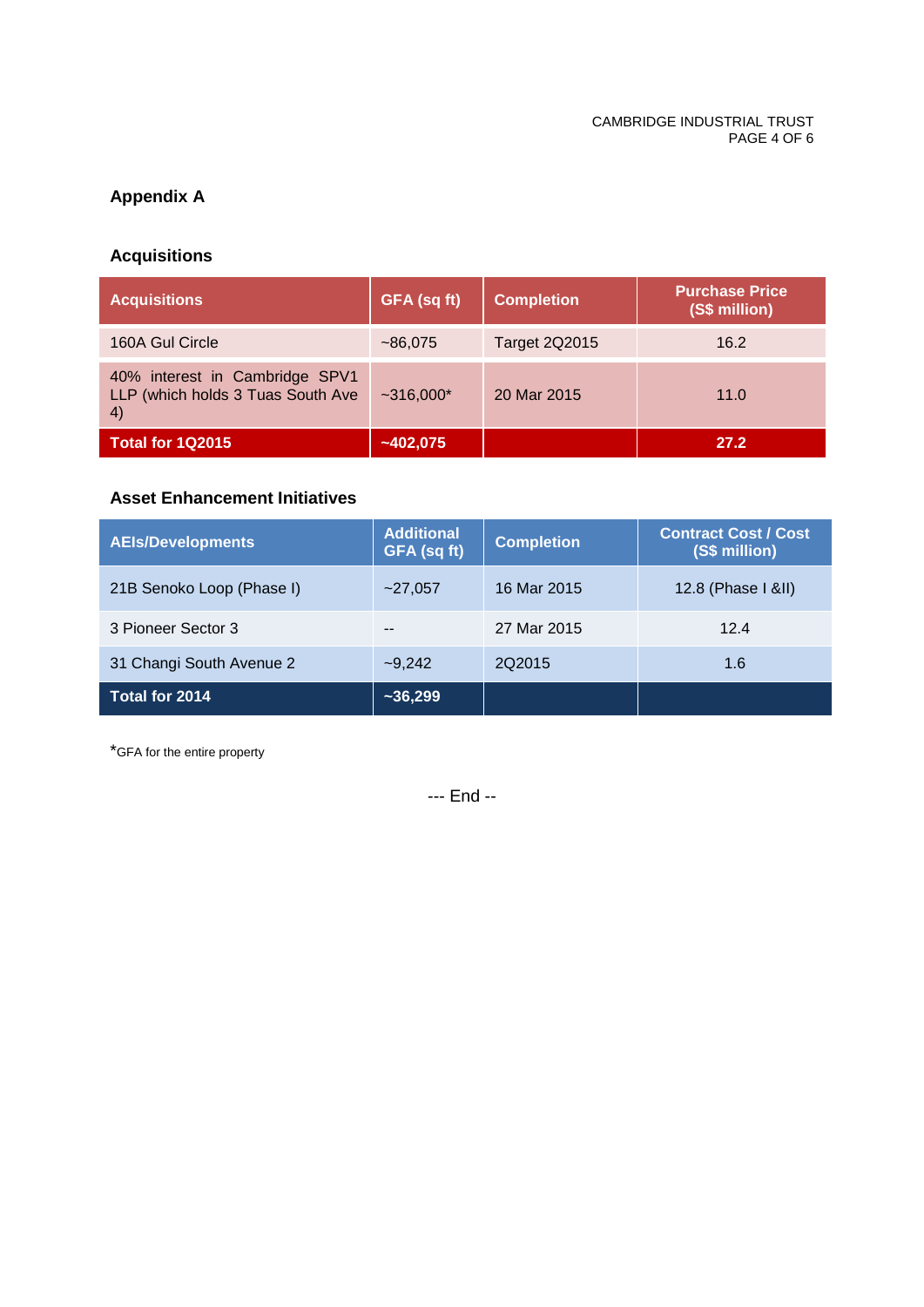For further enquiries, please contact:

## **Cambridge Industrial Trust Management Limited**

Joel Cheah, CFA Business Controller Tel: +65 6827 9369 [joel.cheah@cambridgeitm.com](mailto:joel.cheah@cambridgeitm.com) 

## **Tulchan Communications**

Jean Zhuang Tel: +65 6222 3765 [CIT@tulchangroup.com](mailto:CIT@tulchangroup.com)

## *About Cambridge Industrial Trust*

Cambridge Industrial Trust ("CIT"), publicly listed on the Singapore Exchange Securities Trading Limited since 25 July 2006, is Singapore's first independent industrial real estate investment trust ("REIT").

CIT invests in quality income-producing industrial properties and has a diversified portfolio of 50 properties located across Singapore, with a total gross floor area of approximately 8.4 million sq ft and a property value of S\$1.39 billion as at 31 March 2015. They range from logistics, warehousing, light industrial, general industrial, car showroom and workshop to business park properties, which are located close to major transportation hubs and key industrial zones island-wide.

The Manager's objective is to provide Unitholders with a stable and secure income stream through the successful implementation of the following strategies:

- Acquisition of yield-enhancing properties;
- Pro-active asset management;
- Divestment of non-core properties; and
- Prudent capital and risk management.

Cambridge Industrial Trust Management Limited, the Manager of CIT, is indirectly owned by three stakeholders, namely, National Australia Bank Group ("NAB") (56%), Oxley Group (24%) and Mitsui & Co., Ltd ("Mitsui") (20%):

- NAB, one of Australia's largest four banks, is an international financial services group that provides a comprehensive and integrated range of financial products and services;
- Oxley Group is an innovative private investment house specialising in real estate and private equity investments across Asia-Pacific; and
- Mitsui is one of the largest corporate conglomerates in Japan and listed on the Tokyo Stock Exchange. It is one of the largest publicly traded companies in the world. Mitsui also developed the Japan Logistics Fund Inc., a publicly listed REIT in Japan dedicated to investing in distribution facilities.

For further information on CIT, please visit [http://www.cambridgeindustrialtrust.com](http://www.cambridgeindustrialtrust.com/)